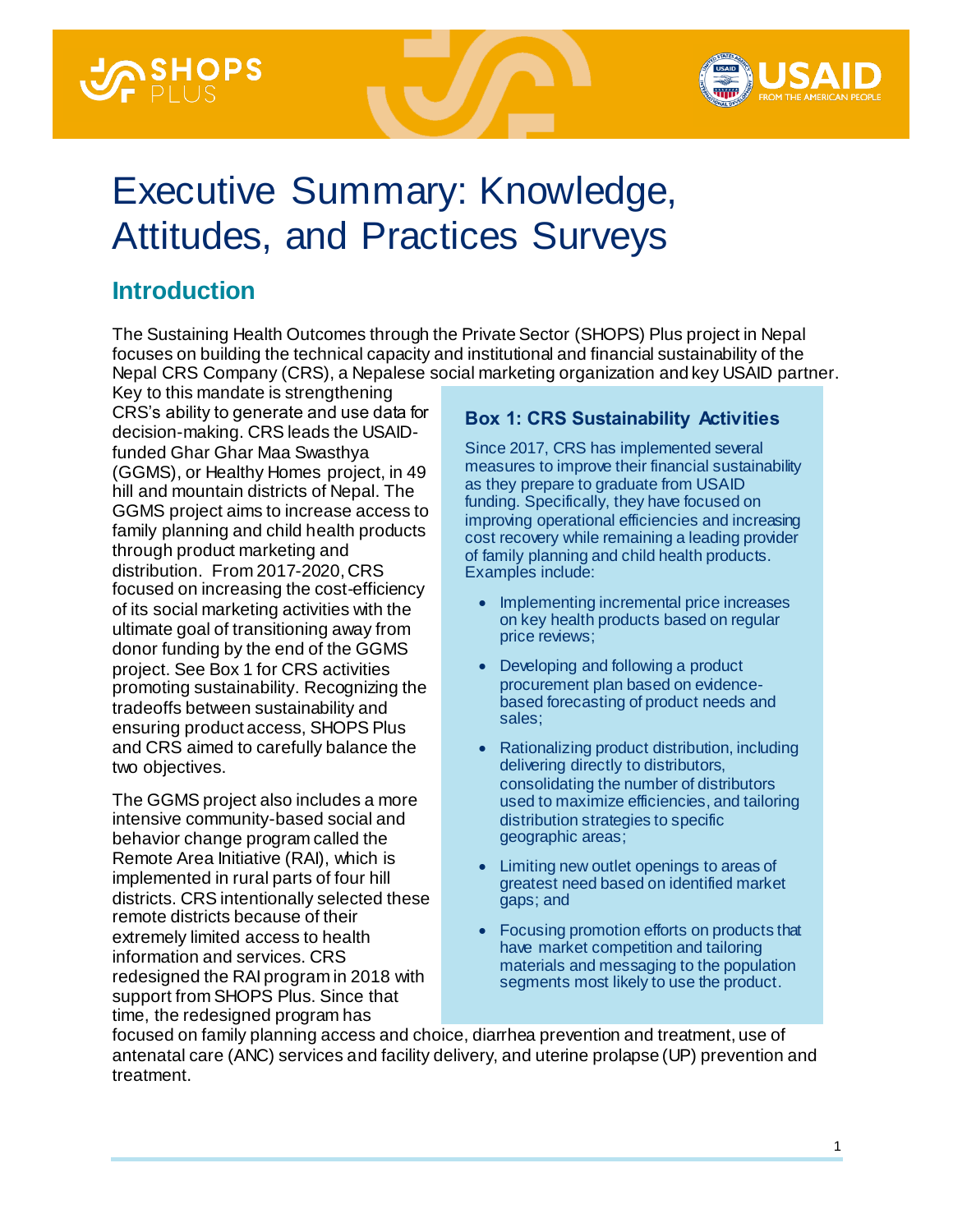In 2017-18 and 2019-2020, SHOPS Plus conducted two knowledge, attitudes, and practices (KAP) surveys in collaboration with CRS to 1) inform the redesigned RAI curriculum, 2) evaluate the RAI program's effectiveness, and 3) understand if product access and use changed in GGMS areas in light of sustainability promotion activities.

# **Methods**

SHOPS Plus subcontracted with New Era to conduct baseline and endline household surveys, representative of the GGMS and RAI districts. We selected 118 clusters using a probability proportional to size methodology. New Era conducted a comprehensive household listing in each cluster, and randomly selected households for sampling. The same clusters were sampled in both the baseline and endline surveys. The baseline sample included currently and never married women age 15-49 who are normal residents of the sampled household. The endline survey, conducted two years after the baseline, sampled households with women age 17-49 to include a cohort of respondents who were similar in age to those interviewed at baseline. See Table 1 for baseline and endline sample sizes.

After completing the baseline survey in 2018, SHOPS Plus analyzed results in collaboration with CRS to inform the RAI curriculum. Additional details on baseline findings and how CRS used them are available in a SHOPS Plus [brief](https://shopsplusproject.org/sites/default/files/resources/Using%20data%20to%20design%20an%20evidence-based%20social%20and%20behavior%20change%20program%20in%20rural%20Nepal.pdf) an[d report](https://www.shopsplusproject.org/sites/default/files/resources/Informing%20Reproductive%20and%20Child%20Health%20Social%20and%20Behavior%20Change%20Programs-%20Findings%20from%20a%20household%20survey%20in%20Nepal.pdf). At endline, we examined descriptive differences between 1) GGMS baseline and endline and 2) RAI baseline and endline, considering differences with p<0.05 to be statistically significant. Descriptive differences in the results section show many improvements between baseline and endline surveys. It is important to note that these differences cannot be directly attributed to the GGMS or RAI programs, as it is possible that other external factors may have influenced increases in health knowledge, attitudes, and practices.

| <b>Survey</b>   | <b>GGMS</b> | <b>RAI</b> |
|-----------------|-------------|------------|
| <b>Baseline</b> | 1,337       | 1,956      |
| <b>Endline</b>  | 1,593       | 1,916      |

#### **Table 1. Number of Women Interviewed in KAP GGMS and RAI Baseline and Endline Surveys**

## **Results**

*RAI Exposure.* In the two years that CRS implemented the redesigned RAI program, one-third of respondents in RAI districts reported participating in RAI program activities. Among those who reported exposure, 29 percent participated in one activity, 29 percent participated in two activities, and 42 percent participated in three or more activities. RAI activities covered distinct health topics, and individuals could participate in the topics that interested them. Family planning was the topic of choice for 83 percent of women who participated in a RAI activity. The second most commonly attended health topic was uterine prolapse (78 percent), followed by health and hygiene (66 percent). Safe motherhood was the least common session attended by exposed respondents (35 percent).

*Family Planning.* The modern contraceptive prevalence rate (mCPR) increased significantly among married women in GGMS areas only (from 40 to 45 percent) due to an increase in implant use, a product that is not promoted by CRS. Knowledge of emergency contraception (EC) increased significantly in GGMS (from 23 to 28 percent) and RAI areas (from 30 to 36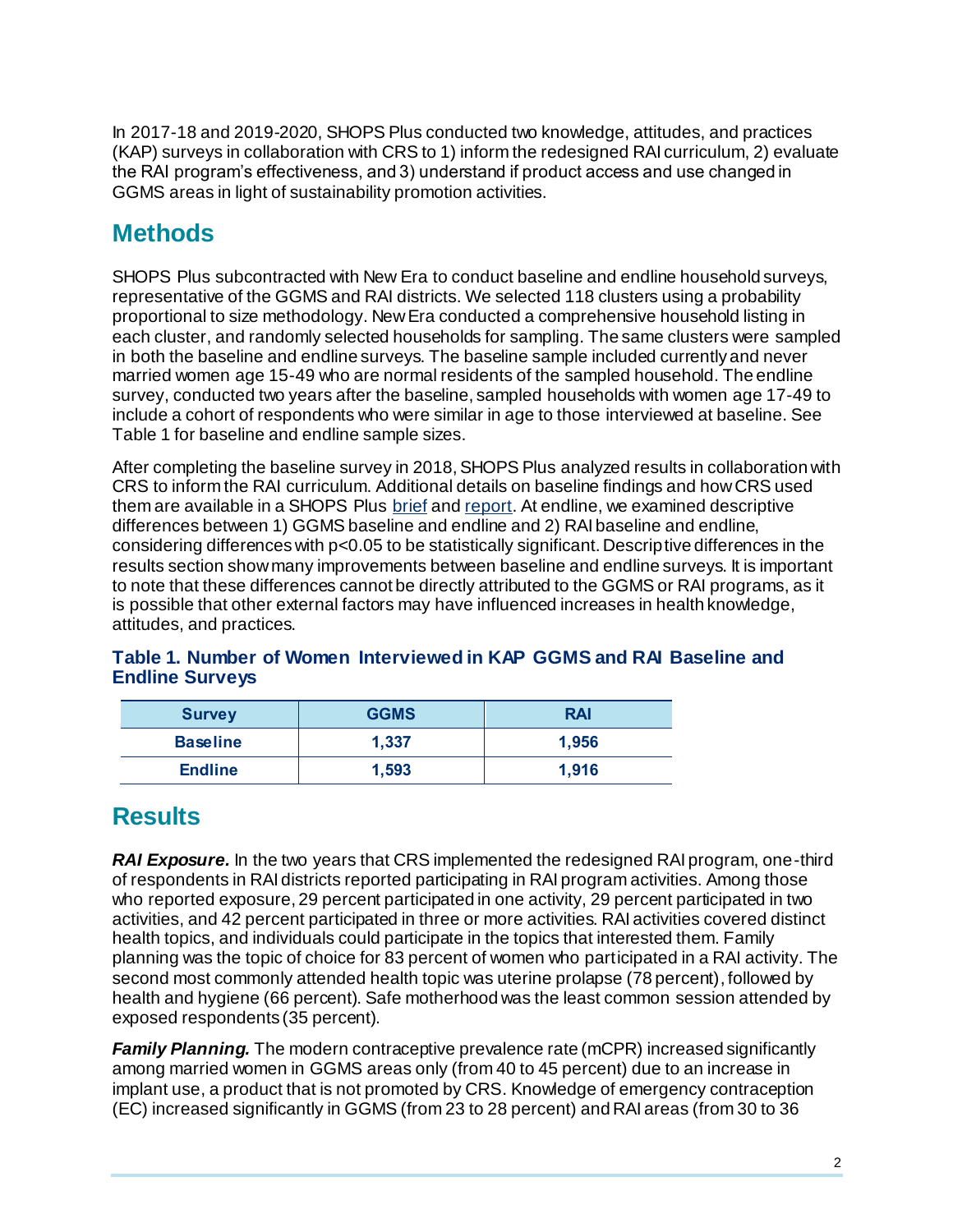percent). Knowledge of EC is even higher among respondents in RAI districts who participated in at least three RAI activities (51 percent). The study results did not find a significant increase in use of EC in either GGMS or RAI areas. Finally, among GGMS pill and injectable users, the share of the public sector-supplied government brand increased significantly, resulting in a corresponding decrease in use of CRS brands (Pills: CRS brand share decreased from 59 to 46 percent in GGMS areas; Injectables: CRS's Sangini brand share decreased from 26 to 16 percent in GGMS areas).

Key attitudes related to contraception improved significantly from baseline to endline. For example, perceived availability of short-acting methods increased and perceived shopkeeper stigma when purchasing a contraceptive method decreased. In addition, at endline, fewer women reported that their partners and in-laws were opposed to modern contraception use. Several barriers to family planning uptake remain among all women, including concern that pills and injectables will result in bodily harm and low social support from partners to use contraception.

*ANC and Facility Delivery***.** Among women who gave birth in the last three years, receipt of four or more ANC visits increased in both GGMS (65 to 74 percent) and RAI areas (71 to 78 percent). Among respondents who participated in at least three RAI activities, receipt of 4+ ANC visits was even higher (94 percent). Facility delivery among women who gave birth in the prior

three years increased in GGMS (59 to 72 percent) and RAI areas (68 to 74 percent), though this increase is only significant in GGMS areas.

*Childhood Diarrhea***.** Use of both oral rehydration salts (ORS) and zinc among children who had diarrhea in the three months preceding the survey did not significantly change (GGMS: 25 to 19 percent; RAI: 18 to 20 percent). Knowledge of zinc increased significantly among respondents in RAI districts with at least three program exposures (87 percent compared to 66 percent of RAI respondents with no program exposure). Several attitudes related to zinc improved in GGMS and RAI areas, but these changes are only significant in GGMS areas. Such attitudes include perceived availability, affordability, and harmfulness of zinc. <sup>1</sup>

*Handwashing and Water Treatment.* The RAI curriculum emphasized the importance of handwashing during six key times related to food preparation and consumption and bathroom use.

#### **Box 2: Additional Rigorous Analyses**

We conducted two additional rigorous analyses called a difference in difference (DID) and a treatment on the treated (TOT) analysis to determine if the increases in the RAI indicators were caused by the intervention. We used the GGMS districts as a control group since these districts did not receive the intensive social and behavior change communication RAI curriculum. We found that the RAI intervention did not have a statistically significant impact on six primary outcomes.<sup>1</sup>Therefore, we cannot directly attribute changes to the RAI program, as other factors may have also influenced increases.

Knowledge of these six handwashing times increased in both GGMS and RAI areas. On average, respondents knew 3.3 times at baseline and 3.6 times at endline. Knowledge of handwashing prior to cooking increased most substantially, from 43 to 55 percent in RAI areas.

 $\overline{a}$ 

<sup>1</sup> The six primary outcomes are:

<sup>1.</sup> Modern contraceptive prevalence rate for condoms, pills, and injectables

<sup>2.</sup> Use of ORS and zinc for diarrhea treatment in the last three months

<sup>3.</sup> Receipt of 4+ ANC visits among w omen w ho gave birth in the last three years

<sup>4.</sup> Know ledge of six important times to w ash hands

<sup>5.</sup> Know ledge of chlorine as a w ater treatment method

<sup>6.</sup> Health facility delivery among w omen w ho gave birth in the last three years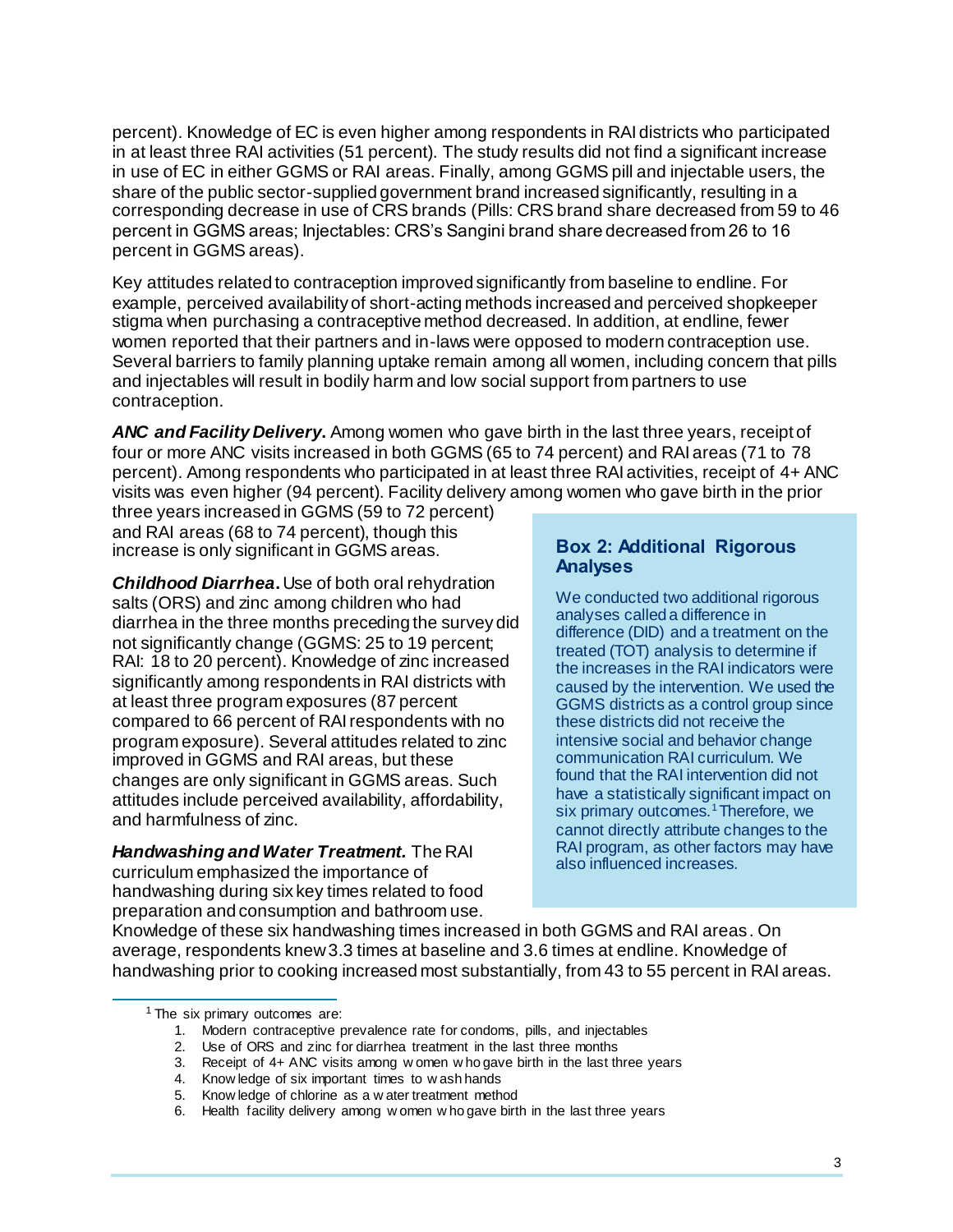In addition, there were increases in use of a fixed handwashing station (83 to 98 percent) and presence of both soap (66 to 80 percent) and water (32 to 93 percent) in the handwashing station in RAI areas. Use of a water treatment method increased in RAI areas (62 to 67 percent), primarily due to an increase in boiling followed by water filter use. Use of a water treatment method was even higher among respondents in RAI districts who participated in at least three activities (78 percent). While knowledge of chlorine increased from 6 to 8 percent in RAI areas, this change is not significant, and chlorine knowledge remains low.

*Uterine Prolapse.* The percentage of respondents from RAI districts who heard information about preventing UP increased significantly from baseline to endline (42 to 59 percent). This percentage is even higher among respondents who participated in at least three activities (93 percent). The practice of preventing UP (e.g., pelvic floor exercises and avoiding heavy lifting) increased significantly among respondents exposed to at least three RAI activities (14 percent compared to 6 percent among RAI respondents with no program exposure), yet prevention remains low. Finally, seeking care for UP did not increase (approximately 75 percent at baseline and endline) among respondents with UP.

## **Implications for RAI Program**

After two years of implementation, the RAI program reached one-third of women of reproductive age with the social and behavior change curriculum. Many knowledge and attitude indicators increased, which are more feasible to change within a relatively short two-year time frame as compared to health practices. Moving forward, CRS should review the RAI program's design, including coverage and intensity, to identify strategies to reach more women with the program.

Across health topics, the KAP survey found that participation in multiple RAI activities was associated with improved health knowledge and practices. For example, RAI respondents who participated in at least two activities were more likely to use modern contraception and have knowledge of zinc. Respondents who participated in at least three RAI activities were more likely to have knowledge of EC, receive four ANC visits, treat their water, and take steps to prevent UP. While we cannot confirm that increased RAI exposure caused these associations, it is worth considering the hypothesis that program intensity, and designing for depth rather than breadth, is critical for success.

Several key family planning attitudes changed in RAI areas, breaking down barriers to family planning uptake that SHOPS Plus identified at baseline. For example, perceived availability of injectables increased, providing more women with the opportunity to access contraception. The perception that shopkeepers treat women badly when buying contraception decreased. This social stigma can be a powerful barrier to contraceptive use. CRS tackled this challenge in the RAI curriculum by encouraging women to feel confident when they enter a shop and by conducting provider detailing to sensitize shop keepers to women's right to purchase contraception. Finally, the KAP survey found a decrease in disapproval of modern contraception use among in-laws. These types of sociocultural norms can be extremely difficult to alter, so these data points demonstrate important successes for the CRS RAI program.

## **Implications for GGMS Program**

Since 2017, CRS has focused on achieving financial sustainability while maintaining product access and use. The KAP study largely found that access and use were maintained, and in some cases, even improved. For example, perceived access to short-acting methods and mCPR increased in the GGMS districts. In addition, perceived availability and affordability of